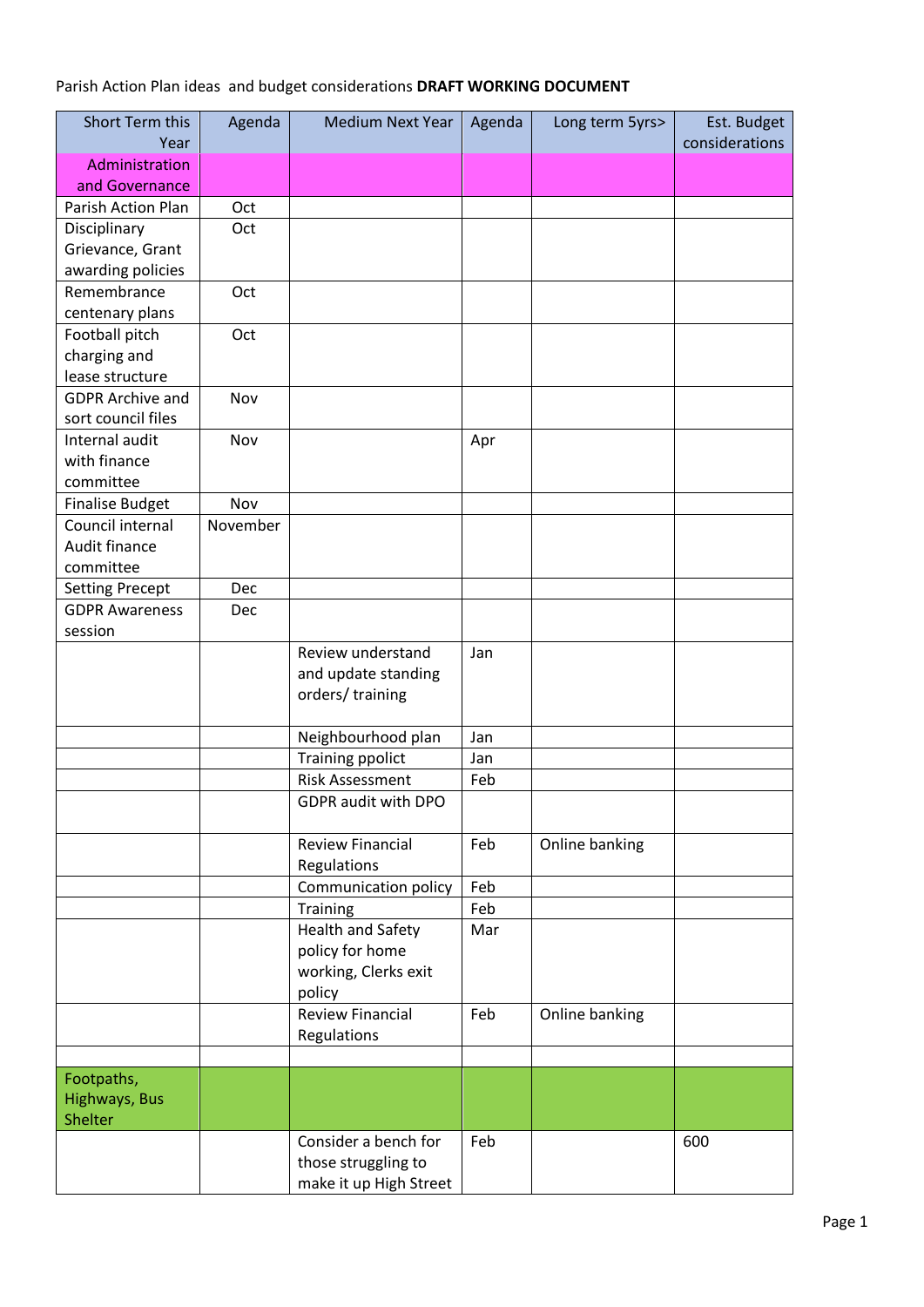| Short Term this<br>Year                  | Agenda | <b>Medium Next Year</b>                      | Agenda | Long term 5yrs>       | Est. Budget<br>considerations |
|------------------------------------------|--------|----------------------------------------------|--------|-----------------------|-------------------------------|
|                                          |        |                                              |        |                       |                               |
|                                          |        | Consider Adding a bus                        | Feb    |                       | 12000                         |
|                                          |        | shelter for Derby                            |        |                       |                               |
|                                          |        | route                                        |        |                       |                               |
|                                          |        |                                              |        | Phase 2 of High       | 20000                         |
|                                          |        |                                              |        | Street parking,       |                               |
|                                          |        |                                              |        | pavements             |                               |
|                                          |        |                                              |        | To consider and       | 2000                          |
|                                          |        |                                              |        | address high          |                               |
|                                          |        |                                              |        | pavements and         |                               |
|                                          |        |                                              |        | disabled parking      |                               |
|                                          |        |                                              |        | near the chemist      |                               |
| Green Lane                               | Oct    |                                              |        |                       | 200                           |
| Hedge cutting                            |        |                                              |        |                       |                               |
| Footpaths form a                         | Oct    |                                              |        |                       |                               |
| committee to                             |        |                                              |        |                       |                               |
| work with the                            |        |                                              |        |                       |                               |
| scouts on walking                        |        |                                              |        |                       |                               |
| the footpaths                            |        |                                              |        |                       |                               |
|                                          |        | Clear area on Belmot                         | Mar    |                       | 2000                          |
|                                          |        | Road                                         |        |                       |                               |
|                                          |        | Consider new stile for                       | Feb    |                       | 175                           |
|                                          |        | park lane                                    |        |                       |                               |
|                                          |        | Clear/ cut back Burton<br>Road near Twinning | Mar    |                       | 200                           |
|                                          |        | sign                                         |        |                       |                               |
|                                          |        |                                              |        |                       |                               |
|                                          |        |                                              |        | Speed limit on        |                               |
|                                          |        |                                              |        | <b>Burton Road to</b> |                               |
|                                          |        |                                              |        | 40 from 60            |                               |
|                                          |        |                                              |        |                       |                               |
| Get speed signs                          | Dec    |                                              |        |                       |                               |
| for wheelie bins                         |        |                                              |        |                       |                               |
| for problem areas                        |        |                                              |        |                       |                               |
| and target                               |        |                                              |        |                       |                               |
| different areas at                       |        |                                              |        |                       |                               |
| diff times e.g.<br><b>Burton Road as</b> |        |                                              |        |                       |                               |
|                                          |        |                                              |        |                       |                               |
| entering the<br>village at speed         |        |                                              |        |                       |                               |
| consider speed                           |        |                                              |        |                       |                               |
| watch schemes                            |        |                                              |        |                       |                               |
|                                          |        |                                              |        | Consider grant        |                               |
|                                          |        |                                              |        | funding to repair     |                               |
|                                          |        |                                              |        | steps on Ludgate      |                               |
|                                          |        |                                              |        | to Chatsworth         |                               |
|                                          |        |                                              |        | footpath              |                               |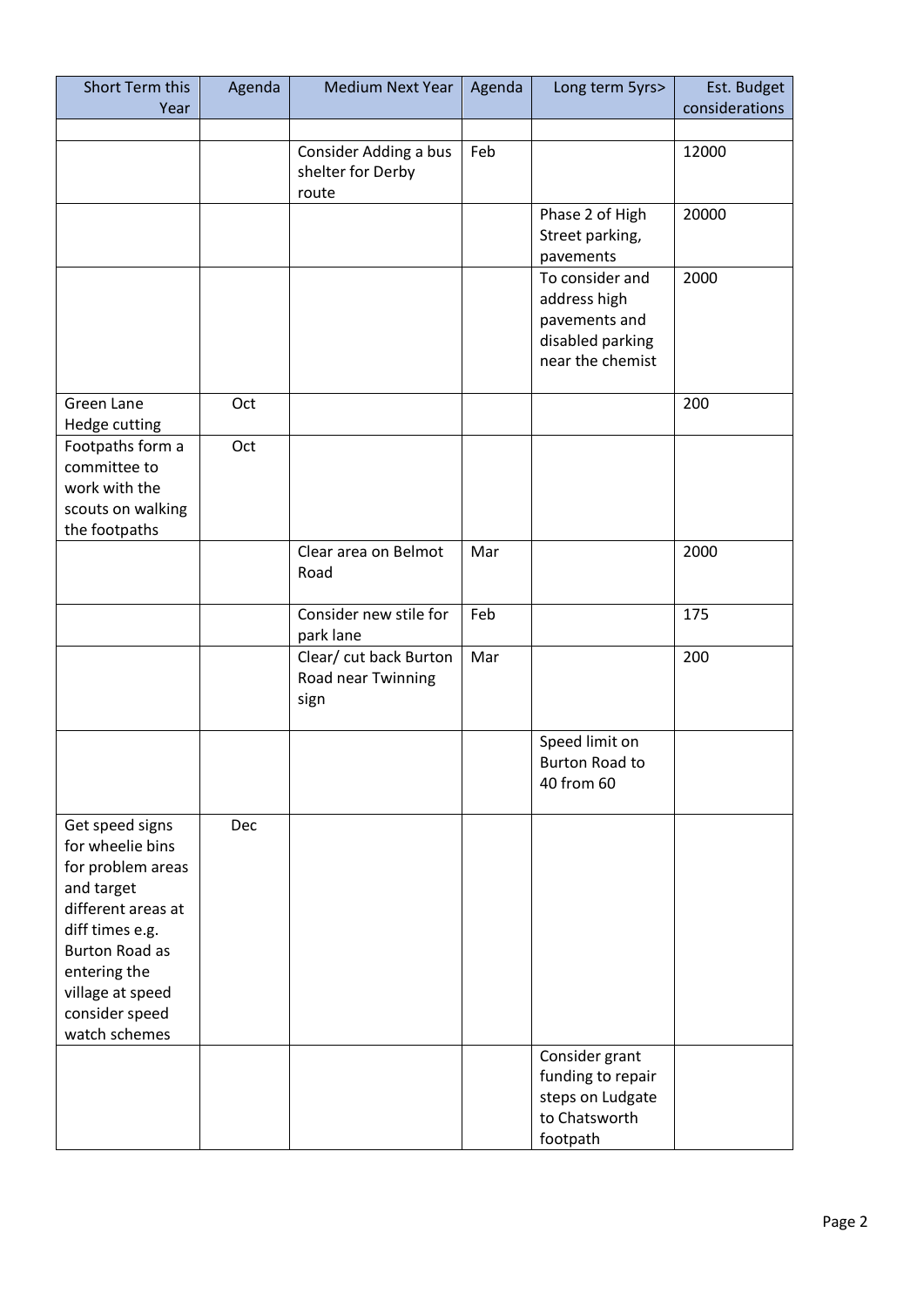| Short Term this<br>Year                                                                                                                                                          | Agenda     | <b>Medium Next Year</b>                                | Agenda             | Long term 5yrs>                                      | Est. Budget<br>considerations    |
|----------------------------------------------------------------------------------------------------------------------------------------------------------------------------------|------------|--------------------------------------------------------|--------------------|------------------------------------------------------|----------------------------------|
|                                                                                                                                                                                  |            | Strim Ludgate st<br>footpath back                      | May<br>and<br>Sept |                                                      | 100                              |
|                                                                                                                                                                                  |            | Refill grit bins                                       |                    |                                                      | 30 per bin 500<br>total per year |
| School crossing                                                                                                                                                                  | Dec        |                                                        |                    |                                                      | 4000 per<br>annum                |
| <b>Park and Open</b><br><b>Space</b>                                                                                                                                             |            |                                                        |                    |                                                      |                                  |
|                                                                                                                                                                                  |            | Balk footpath clear<br>out and make more<br>accessible | Mar                |                                                      |                                  |
|                                                                                                                                                                                  |            |                                                        |                    | Long term<br>provision for<br>church burial<br>space | 4000                             |
| Open space<br>footpath and<br>contracts. Plan<br>open space<br>meeting and look<br>at contractors.<br>maps of<br>maintenance and<br>put in a schedule<br>of works and cuts       | Oct        | Revamp the triangle<br>and purchase new<br>benches     | Mar                |                                                      | 3000                             |
| Cornmill Lane<br>Maintenance<br>Review. Plan in<br>footpath<br>maintenance plan<br>and include into<br>contracts<br>overview of<br>repairs required<br>to the football<br>pitch. | <b>Dec</b> |                                                        | March              |                                                      |                                  |
|                                                                                                                                                                                  |            |                                                        |                    | Long term plan<br>for changing<br>rooms              |                                  |
|                                                                                                                                                                                  |            | <b>Best Kept Village</b><br>plans                      | Jan                |                                                      |                                  |
| Consider<br>development of<br>Muga eg 5 a side<br>football goals,                                                                                                                | Nov        |                                                        |                    |                                                      | 350                              |